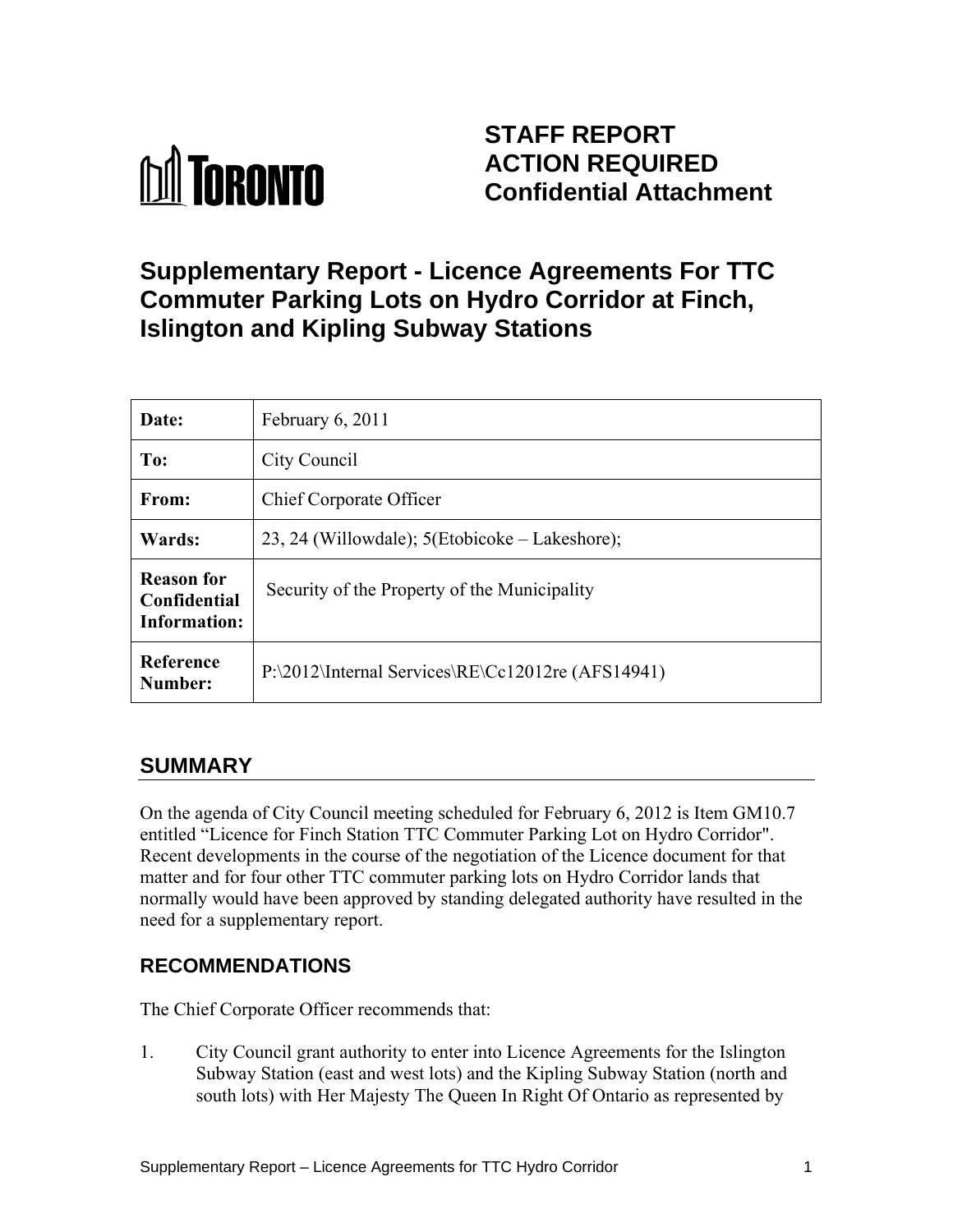The Minister Of Infrastructure and/or Ontario Infrastructure And Lands Corporation, or any related or designated entity (the "Licensor"), substantially on the terms and conditions as set out in Appendix "A" to this report, subject to such further revisions and other terms and conditions as may be deemed appropriate by the Chief Corporate Officer and in a form satisfactory to the City Solicitor;

- 2. The Chief Corporate Officer be authorized to administer and manage these Licences including the provision of any consents, approvals, notices and notices of termination, provided that the Chief Corporate Officer may, at any time, refer consideration of such matter (including their content) to City Council for its determination and direction;
- 3. City Council adopt the confidential instructions to staff and recommendation in Attachment 1 of this report; and
- 4. The confidential instructions to staff and recommendations in Attachment 1 to this report remain confidential.

#### **Financial Impact**

The total expenditure for these four 5 year Licences commencing from January 1, 2012 and expiring on December 31, 2016 will be \$2,458,653.85 net of HST including the City's share of the annual realty taxes or grants in lieu thereof, plus applicable HST, all as detailed in Appendix A. Funds are available in Cost Centre TT0010.

The Deputy City Manager and Chief Financial Officer has reviewed this report and agrees with the financial impact information.

### **DECISION HISTORY**

Authority for the past agreements with Hydro for use of the commuter parking lots at Islington Subway Station (east and west lots) and Kipling Subway Station (north and south lots) can be traced back through the exercise of a lengthy series of Council as well as standing delegated authorities. The licences have been in overhold status for a number of years.

Since the Licensor has advised that the property owner of these Lands is now the Province as represented by Ontario Infrastructure And Lands Corporation and that new licence agreements must be entered into with the new property owner, it is appropriate to obtain fresh authority to enter into licence agreements for these four parking lots.

#### **COMMENTS**

Negotiations on the terms of these licences have been on-going for some time as a result of differing opinions on the value of the Licence Fee and the treatment of property taxes. As a result of these negotiations, the Licensor has agreed to waive back rent for the East and West parking lots at Islington Subway Station from October 1, 2003 to April 30,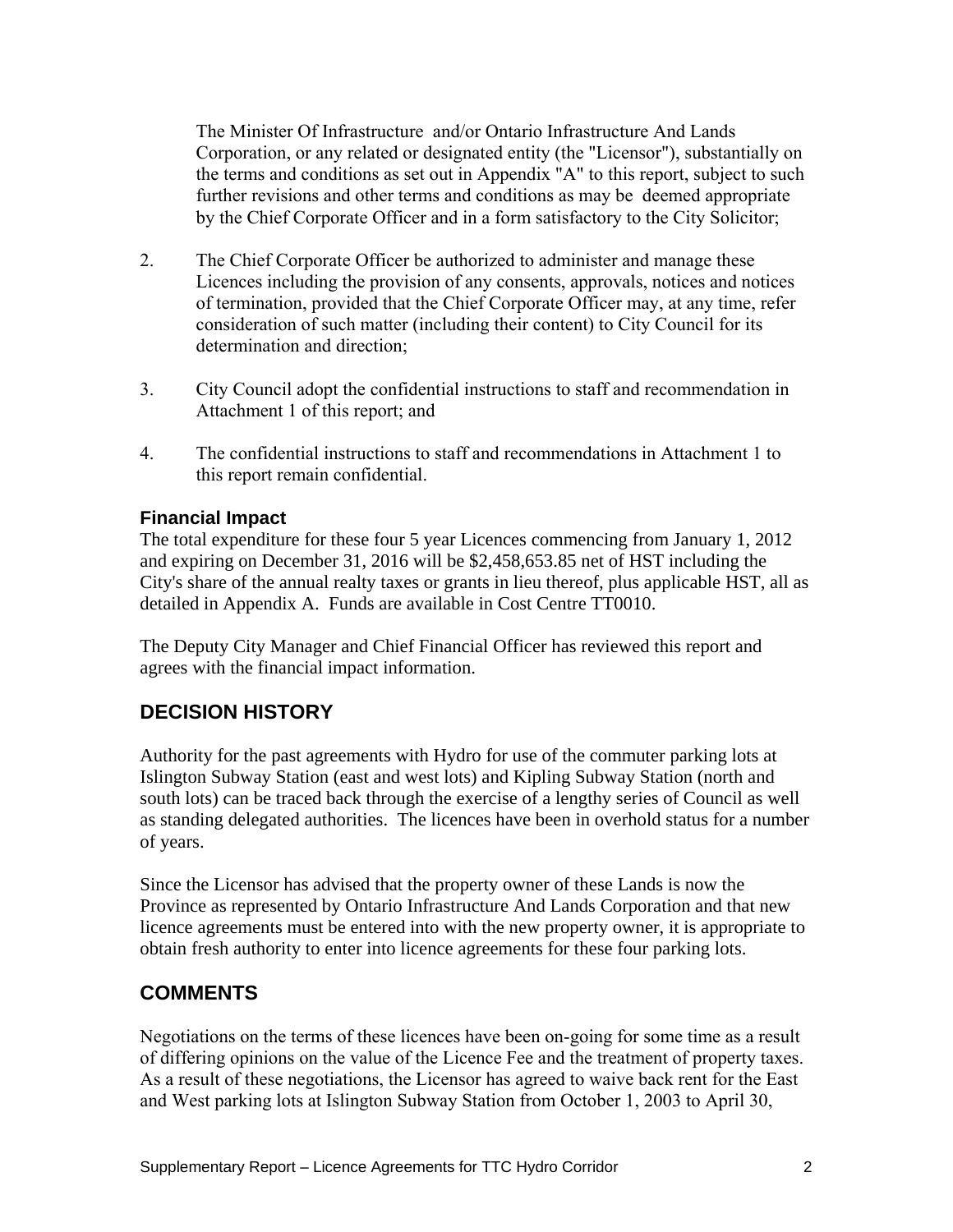2007 and for the North and South parking lots at Kipling Subway Station from March 1, 2004 to April 30, 2007 and to not increase the proposed rates from the 2007 valuation period, as well as to forgo any rate increase during the over-holding period.

The respective Licence Fees and back rents payable by the City to the Licensor are considered to be fair and reasonable, and reflect market value according to market research and valuation conducted by Real Estate Services Division staff. On December 14, 2011, the TTC Board approved the proposed licence terms and conditions, and has set aside a budget to fund the subject fees.

Such new licence agreements for the Islington and Kipling lots would have been approved utilizing standing delegated authority to staff but for the issue discussed in the Confidential Attachment to this report. As a result of the negotiation of the Licence document itself, terms demanded by the Licensor bring the Licences for the commuter lots at Islington and Kipling Subway Station outside of the parameters of the delegated authority. Accordingly, Council direction is being sought. The Confidential Attachment to this report addresses those issues.

This report is a companion report to GMC 10.7 before Council today and both reports are to be considered together.

### **CONTACT**

Joe Casali Director, Real Estate Services Tel: (416) 392-7202 Fax: (416) 392-1880 jcasali@toronto.ca

### **SIGNATURE**

Bruce Bowes, P. Eng. Chief Corporate Officer

 $\mathcal{L}_\text{max}$  , where  $\mathcal{L}_\text{max}$  and  $\mathcal{L}_\text{max}$  and  $\mathcal{L}_\text{max}$ 

### **ATTACHMENTS**

Appendix "A" – Major terms and conditions For Four Separate Licences Appendix "B" – Location Maps for Four Parking Lots at Islington and Kipling Stations

Attachment 1 – Supplementary Confidential Information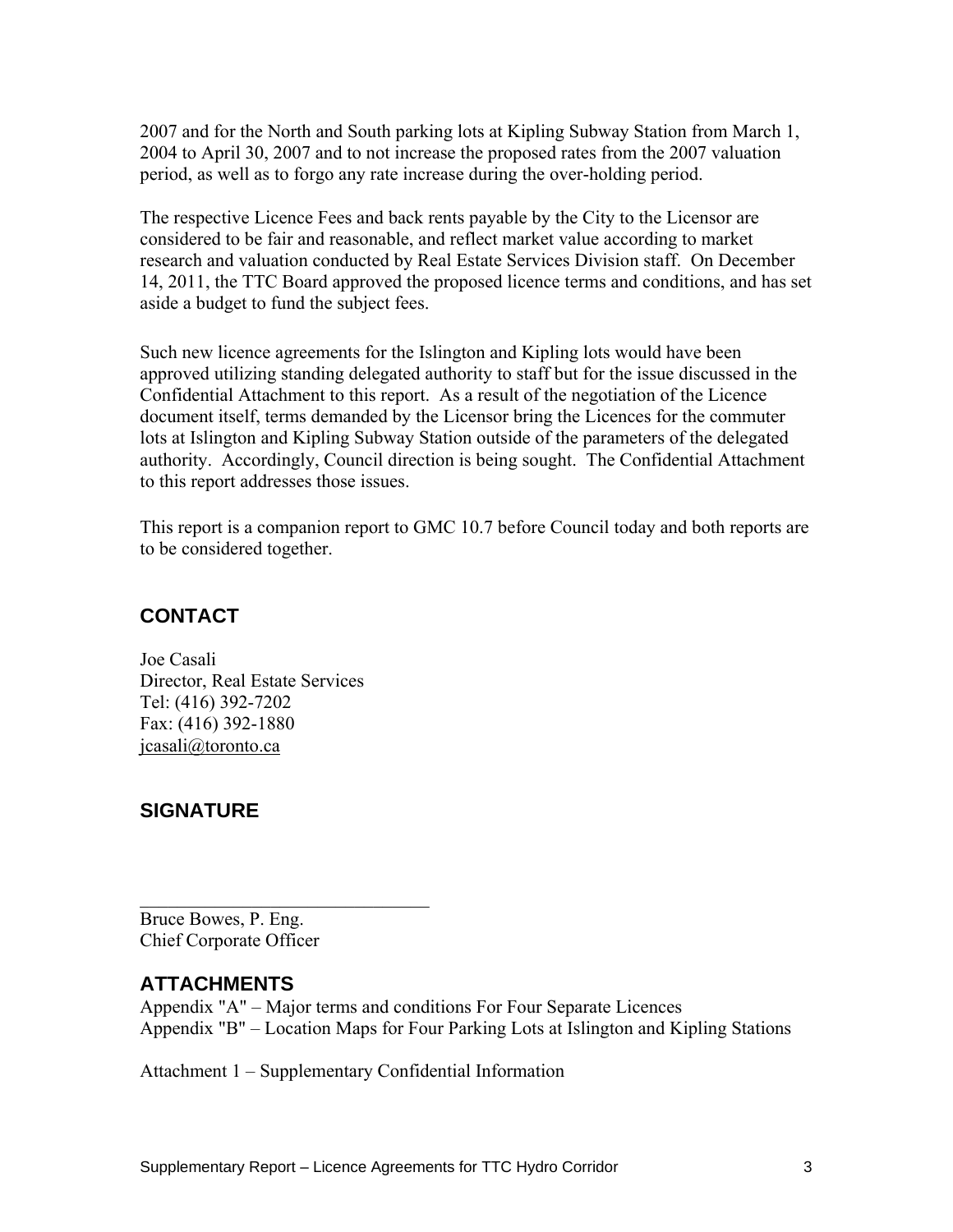### **Appendix "A" Licences for TTC Commuter Parking Lots on Hydro Corridor Islington East, Islington West, Kipling North and Kipling South Major Terms And Conditions**

|                                      | <b>Islington Subway</b>                                                                    | <b>Islington Subway</b> | <b>Kipling Subway</b>                                                                              | <b>Kipling Subway</b> |
|--------------------------------------|--------------------------------------------------------------------------------------------|-------------------------|----------------------------------------------------------------------------------------------------|-----------------------|
|                                      | <b>Station East</b>                                                                        | <b>Station West</b>     | <b>Station North</b>                                                                               | <b>Station South</b>  |
| <b>Licensed Area:</b>                | 2.133 acres                                                                                | $1.921$ acres           | 3.042 acres                                                                                        | 5.521 acres           |
| (Approximately)                      |                                                                                            |                         |                                                                                                    |                       |
| <b>Annual Licence Fee:</b>           | \$64,390.00                                                                                | \$57,900.00             | \$91,830.00                                                                                        | \$166,665.00          |
|                                      |                                                                                            |                         |                                                                                                    |                       |
| (Plus up to 75% of the annual realty | $$3,267.78$ p.a.                                                                           | \$2,942.99 p.a.         | $$4,660.37$ p.a.                                                                                   | \$8,458.23 p.a.       |
| taxes or grants-in-lieu thereof)     |                                                                                            |                         |                                                                                                    |                       |
| Back Rent: (from May 1, 2007 to      | \$33,055.00                                                                                | \$77,807.00             | \$123,208.00                                                                                       | \$223,562.00          |
| <b>December 31, 2011)</b>            |                                                                                            |                         |                                                                                                    |                       |
| <b>Total for 5 year Licence:</b>     | \$371,343.90                                                                               | \$382,471.95            | \$605,659.85                                                                                       | \$1,099,178.15        |
| Licensor:                            | Her Majesty The Queen In Right Of Ontario as represented by the Minister Of Infrastructure |                         |                                                                                                    |                       |
|                                      |                                                                                            |                         | and/or Ontario Lands and Lands Corporation, or any related or designated entity.                   |                       |
| Term:                                |                                                                                            |                         | Five (5) years each commencing on January 1, 2012 and expiring on December 31, 2016.               |                       |
| <b>Renewal Rights:</b>               |                                                                                            |                         | To be negotiated, if applicable. A possible 5 year renewal is contingent on the parties            |                       |
|                                      |                                                                                            |                         | renegotiating a mutually satisfactory licence fee and amounts in respect of the Licensee's         |                       |
|                                      |                                                                                            |                         | respective contribution to taxes or grant-in-lieu of taxes in respect of each parking lot prior to |                       |
|                                      | December 31, 2016.                                                                         |                         |                                                                                                    |                       |
| Use:                                 | The Licensed Lands are to be used as commuter parking lots for the Islington East<br>(a)   |                         |                                                                                                    |                       |
|                                      |                                                                                            |                         | and West Subway Stations and the Kipling North and South Subway Stations respectively.             |                       |
|                                      |                                                                                            |                         |                                                                                                    |                       |
|                                      | (b)                                                                                        |                         | Additional to licensing the Lands on an "as is, where is" basis, the Licence must                  |                       |
|                                      |                                                                                            |                         | acknowledge the priority of the existing subsurface easement rights of Hydro One Telecom           |                       |
|                                      |                                                                                            |                         | Inc., and the primary rights of Hydro One Networks Inc. to use the Licensed Lands to               |                       |
|                                      |                                                                                            |                         | operate a transmission or distribution system, and of all existing or future rights of use or      |                       |
|                                      |                                                                                            |                         | secondary use or other rights entered into by the Licensor or Hydro One Networks Inc.              |                       |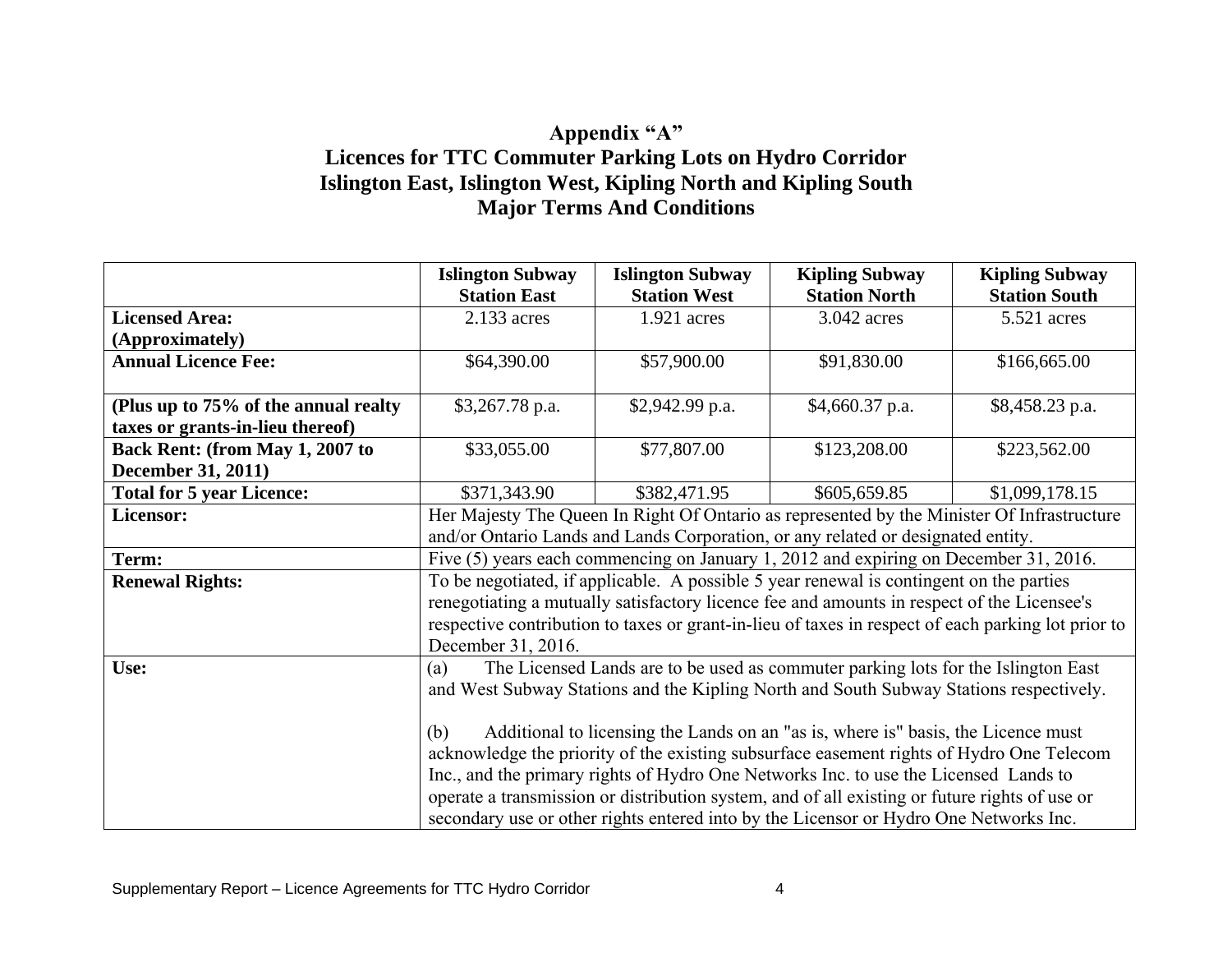| <b>Early Termination:</b> | Licensor has compensation-free right to terminate the Licence Agreement in whole or in part     |
|---------------------------|-------------------------------------------------------------------------------------------------|
|                           | at any time on at least ninety (90) days prior written notice if: (a) Licensor considers all or |
|                           | any part of the Lands necessary or desirable for its works or the Licensor's Permittees or the  |
|                           | transmission or distribution system(s) of Hydro One Networks Inc., or (b) the Licence in any    |
|                           | way interferes with or impedes the right of Hydro One Networks Inc. to use the Lands to         |
|                           | operate a transmission or distribution system.                                                  |
| <b>Insurance:</b>         | The City to maintain a liability insurance policy satisfactory to the Licensor in the minimum   |
|                           | amount of Five Million $(\$5,000,000.00)$ .                                                     |
| <b>Documentation:</b>     | A mutually satisfactory Licence is to be negotiated. This Licence and all related               |
|                           | documentation may contain such further revisions and other terms and conditions as are          |
|                           | satisfactory to the Chief Corporate Officer in consultation with the Chief Property             |
|                           | Development Officer of the TTC, and in a form acceptable to the City Solicitor.                 |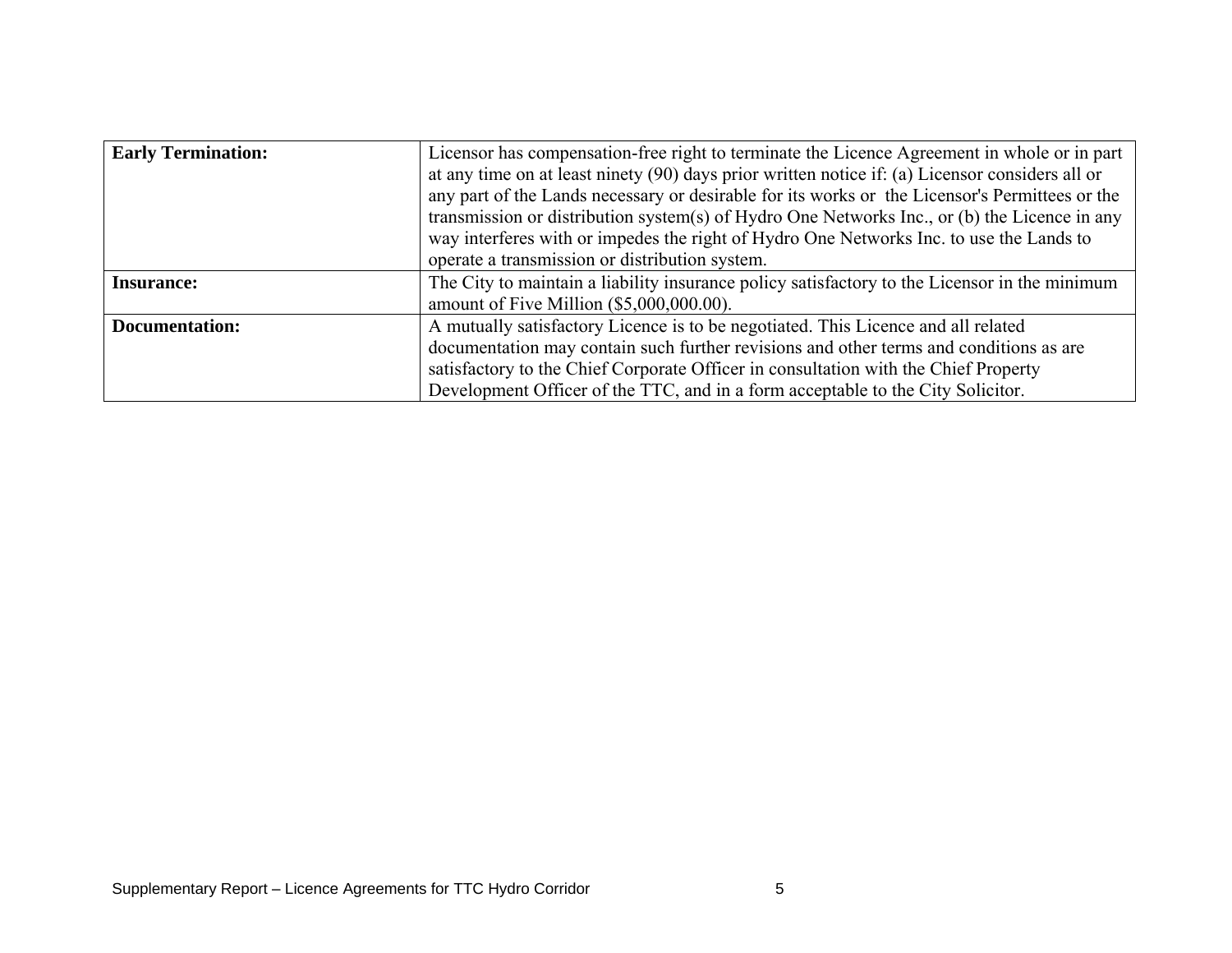## **Appendix "B" Location Map Licence for TTC Commuter Parking Lot on Hydro Corridors**

# **Islington East**



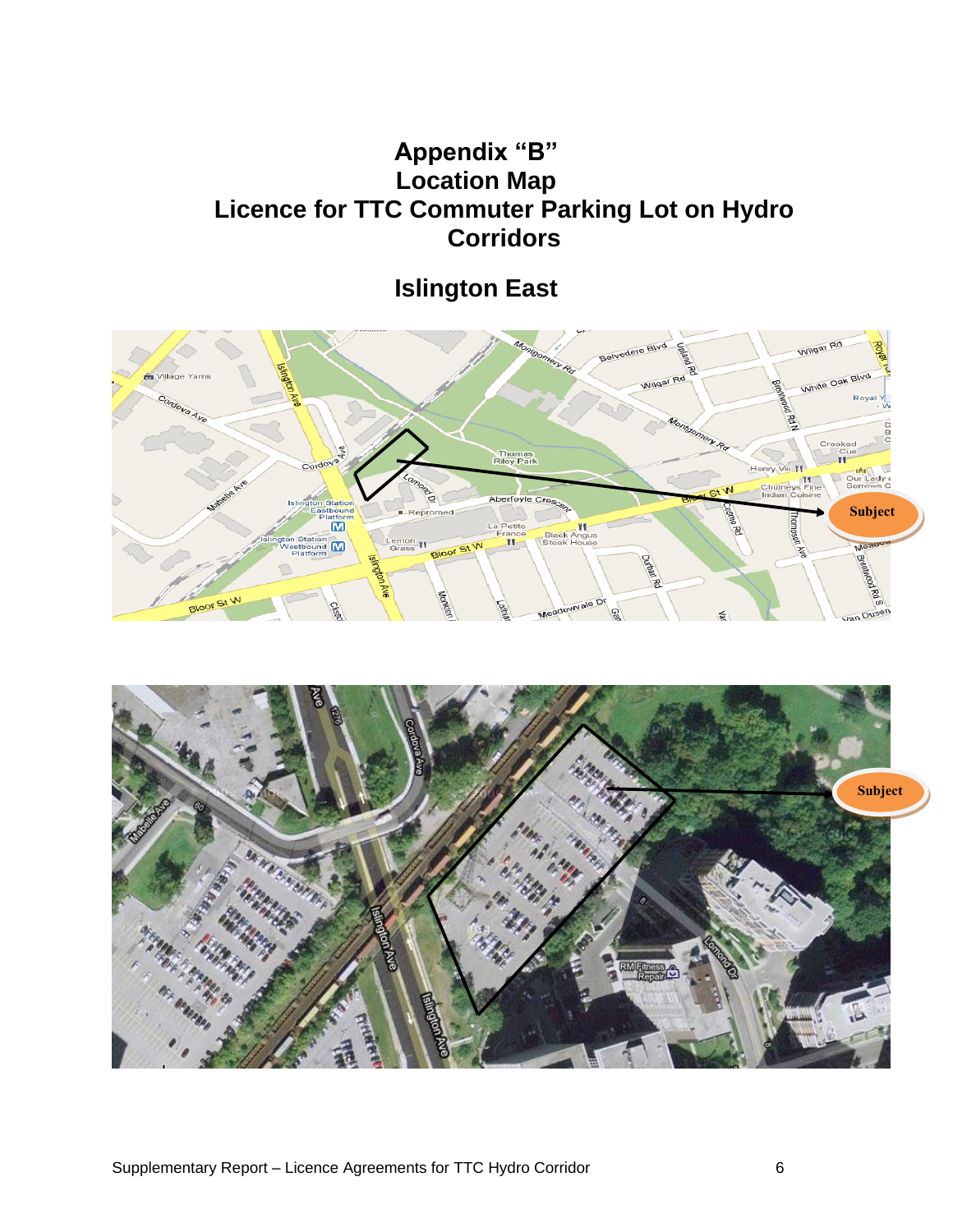## **Location Map Licence for TTC Commuter Parking Lot on Hydro Corridors**

## **Islington West**



Go to Bing in the United States

© 2011 Microsoft | Privacy | Legal | Advertise |

@AND @2010 NAVTEO @ 2011 Microsoft Pictometry Bird's Eye @ 2010 MDA Geospatial Pictometry Bird's Eye @ 2010 Pictometry Interr

Help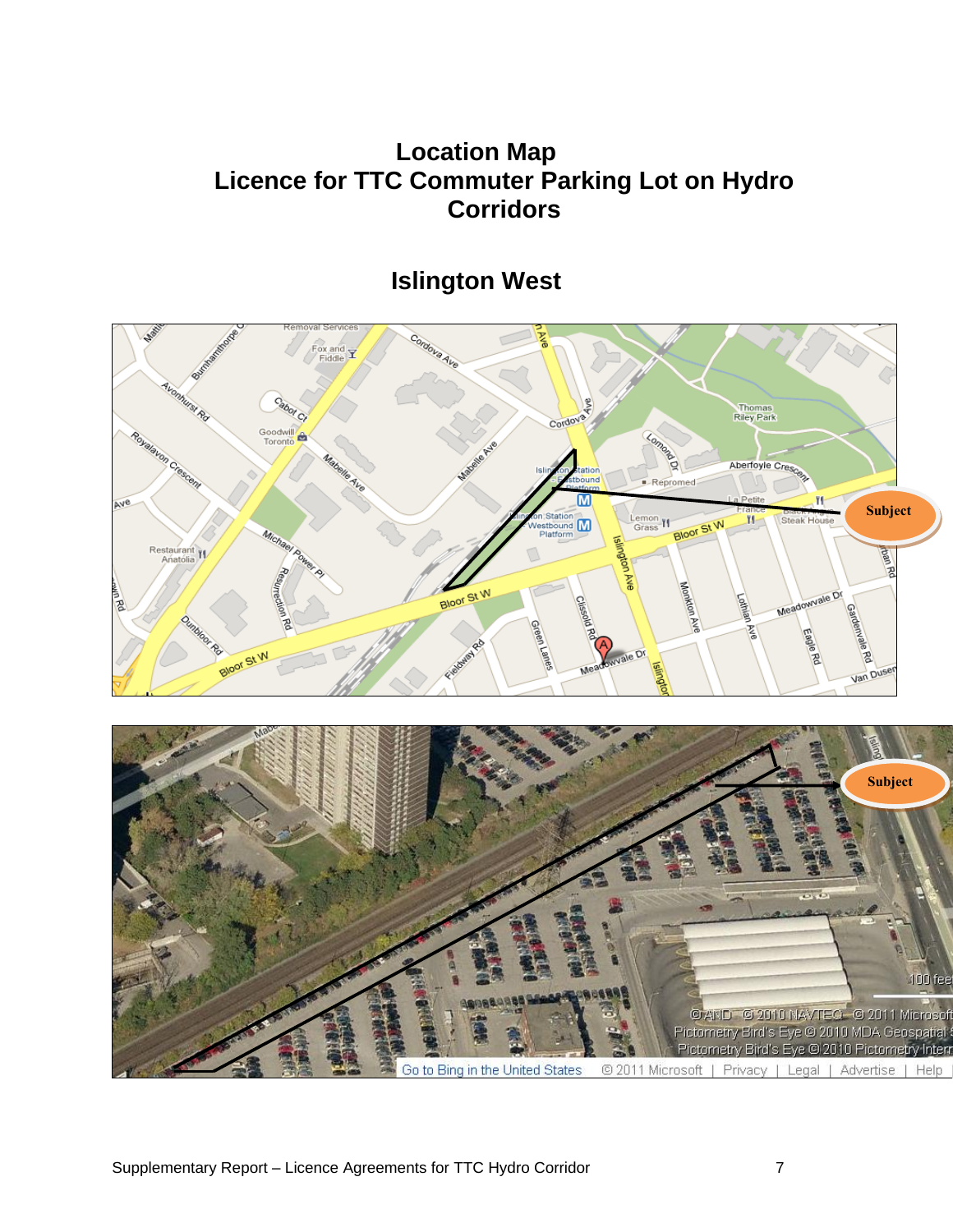## **Location Map Licence for TTC Commuter Parking Lot on Hydro Corridors**

# **Kipling North**